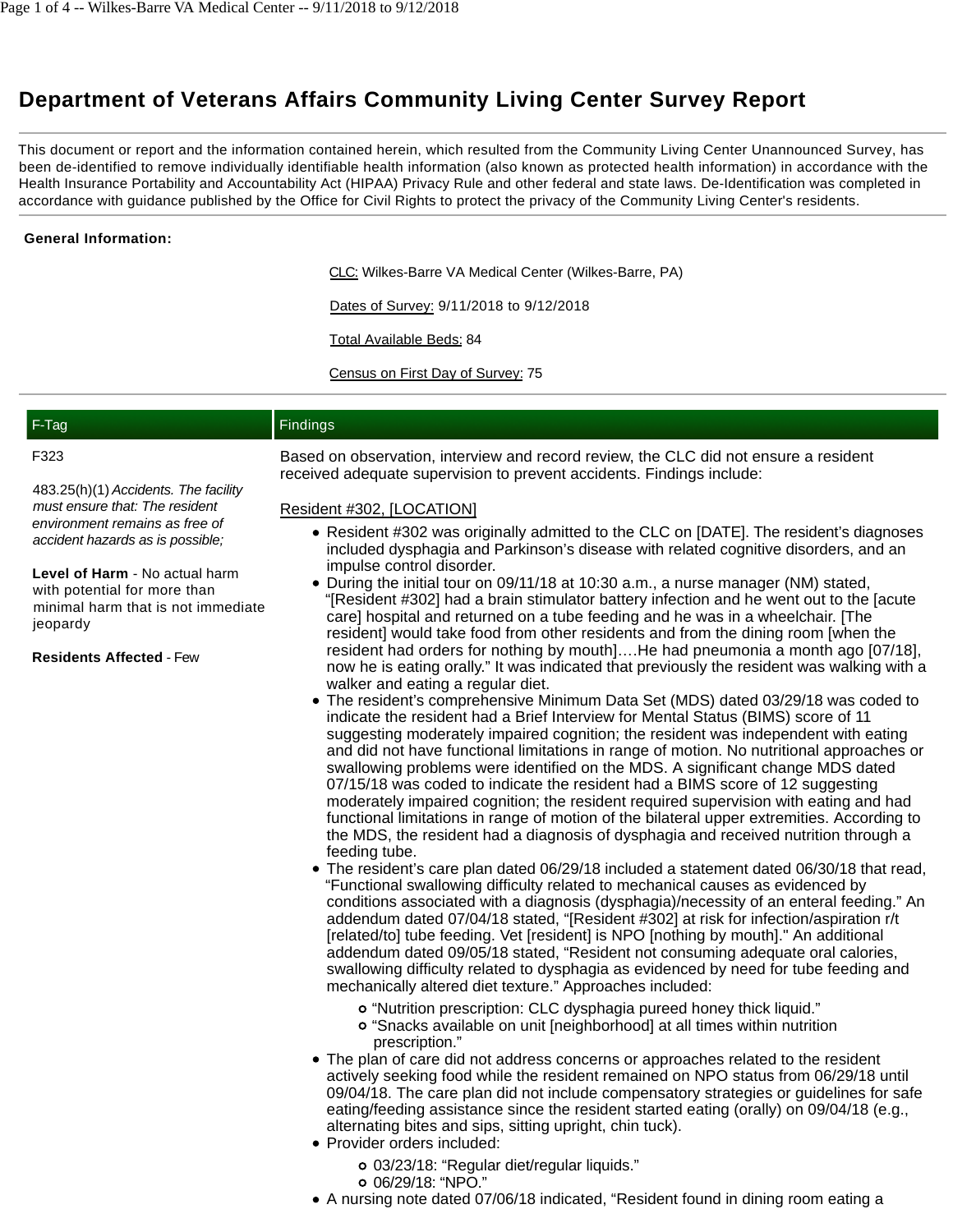cookie. Resident remains NPO at time….Plan: Will monitor….Reminded at each check of nothing by mouth status. Reinforced risks of taking food or drink po [orally] including aspiration risks."

- A history and physical note dated [DATE] indicated the resident was sent to the acute care hospital after a rapid response was called for a high fever and rapid heart rate. The note indicated, "Resident receives PEG [percutaneous endoscopic gastrostomy] tube feedings and the suture became loose." Results of a chest x-ray dated 07/19/18 stated, "Patchy opacity in the right lower lung."
- A transfer acceptance note dated [DATE] indicated, "This veteran [Resident #302] was transferred back to…CLC from [LOCATION] where he had been admitted for a right sided probable aspiration pneumonia."
- A speech pathology note dated 07/25/18 stated, "Several empty food containers were found bedside, and hidden in his [Resident #302's] area. I [speech-language pathologist] discussed this risk with nursing staff and they are aware. Later in the afternoon, nursing expressed concern that resident had been observed taking food from common areas to eat. He was provided education not to consume food, however, I do question his ability to comprehend risk at this time. I also expressed concern about him remaining in his current room, as his roommate has much food/drink items available." The resident was moved to another room on 07/28/18, according to the nurse manager on 09/12/18 at 9:00 a.m.
- A nursing note dated 08/13/18 stated, "He [Resident #302] frequently verbalizes his wishes to be able to again eat by mouth and expressions [expresses] sadness regarding same which [with] PCP [personal care provider] aware of [the resident's wishes]."
- A speech pathology general note dated 08/24/18 indicated, "Patient [Resident #302] evaluated with modified barium swallow [MBS] examination in radiology on 08/24/18….Evaluation requested by patient, family and nursing staff. Resident currently NPO with alternate means of nutrition and hydration via tube feedings. Resident known to be non-compliant, consuming variety of solids and thin liquids. Nursing continues to report 'Resident eats fine, no coughing'.…Resident observed with mod [moderate] severe oral dysphagia and severe pharyngeal dysphagia. Due to aspiration of thick material under fluoroscopic examination, recommend continue with NPO and [alternate] means of nutrition and hydration."
- A nursing note dated 08/24/18 indicated, "Resident self-propelled into dining room where CNA [certified nursing assistant] observed resident eating a cookie. Food product found on hands and face. Resident educated on importance of remaining NPO, due to risk of aspiration. Resident acknowledged risks, but states 'I don't care. I want to eat.' Supervisor aware."
- Results of a chest x-ray dated 08/29/18 stated, "Residual ill-defined opacity involving the lateral aspect of the lower lung zone, which may represent residual pneumonia."
- A provider's order dated 09/04/18 read, "Pureed Honey thick liquid diet." The resident had an order for NPO status from 06/29/18 to 09/04/18.
- During observations and an interview on 09/11/18 at 4:30 p.m. with Resident #302, the resident smiled when asked how his meal was and if he enjoyed eating again. Although the resident did not cough or show signs or symptoms of swallowing difficulties while eating, the resident was served nectar-thick apple juice and not a honey-thick liquid as indicated in the provider's order.
- On 09/11/18 (during the survey), an additional care plan statement was written that read, "I want to eat food and increase in quality of life by eating and tasting food even though I had some difficulty swallowing." Interventions included:
	- "I will participate in swallow study."
	- "I will comply with feeding orders as my swallowing status changes per medical and nursing orders to maintain safety and avoid complications."
	- "Staff will assist me to an upright position in wheelchair or in bed."
	- "Staff will monitor temperature of the food before I begin my meal."
	- "I will be allowed to eat slowly and swallow appropriately."
- During an interview on 09/12/18 at 9:00 a.m., the NM of [LOCATION] stated, "[Resident #302] has an impulse [control] disorder….We [The CLC] contemplated bringing in locks for the food cabinets but that wasn't fair to the other residents. We provided education to…[Resident #302] and family. Staff tried to stay on top of him [monitoring the resident]. He was not on one-to-one [observation for swallowing safety]. He is able to self-propel [the wheelchair] to the dining room." The nurse manager indicated the resident received one-to-one observation for falls at times when deemed necessary by nursing staff; the one-to-one supervision was not provided to monitor the resident for oral intake based on the provider's order for NPO status.
- In summary, a provider's order dated 06/29/18 read, "NPO [nothing by mouth]." A nursing note dated 07/06/18 indicated, "Resident found in dining room eating a cookie. Resident remains NPO at time....Plan: Will monitor....Reminded at each check of nothing by mouth status. Reinforced risks of taking food or drink po [orally] including aspiration risks." On [DATE] a transfer acceptance note indicated, "This veteran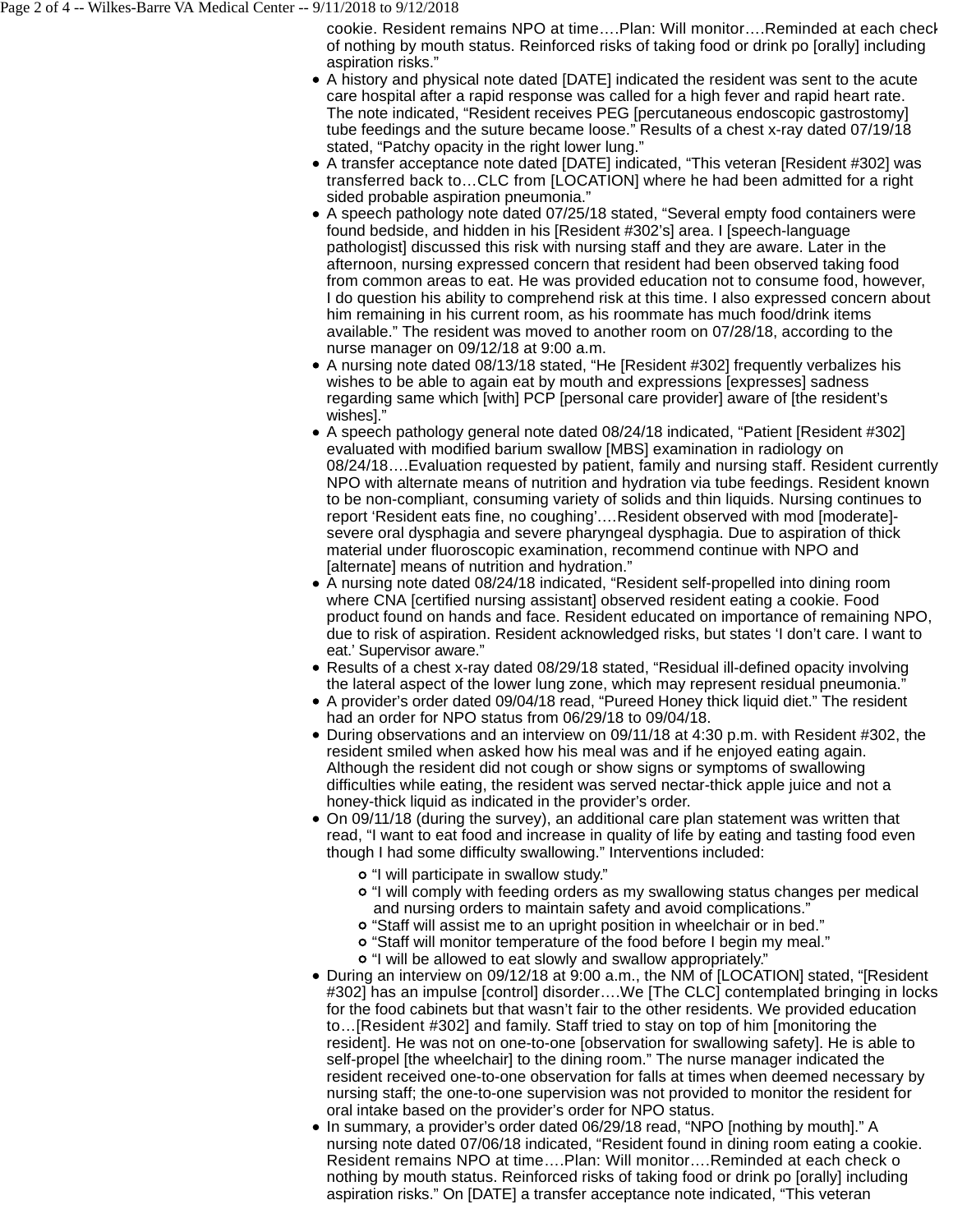#### Page 3 of 4 -- Wilkes-Barre VA Medical Center -- 9/11/2018 to 9/12/2018

[Resident #302] was transferred back to…CLC from [LOCATION] where he had been admitted for a right sided probable aspiration pneumonia." A speech pathology note dated 07/25/18 stated, "Several empty food containers were found bedside, and hidden in his [Resident #302's] area….Later in the afternoon, nursing expressed concern that resident had been observed taking food from common areas to eat. He was provided education not to consume food, however, I do question his ability to comprehend risk at this time." A nursing note dated 08/24/18 indicated, "Resident self-propelled into dining room where…observed resident eating a cookie. Food product found on hands and face. Resident educated on importance of remaining NPO, due to risk of aspiration. Resident acknowledged risks, but states 'I don't care. I want to eat….'" The resident's plan of care dated 06/29/18 was not updated to address concerns or approaches (based on the resident's cognitive limitations and documented "impulse control disorder") related to the resident actively seeking food while the resident remained on NPO status from 06/29/18 until 09/04/18. On 09/04/18, a provider's order stated, "Pureed Honey thick liquid diet." During observations on 09/11/18 at 4:30 p.m., the resident was served nectar-thick apple juice and not a honey-thick liquid according to the provider's order. Although it was determined the resident wanted to eat (orally), it was not evident the CLC identified and implemented approaches to minimize the resident's risk for aspiration or swallowing difficulties. The care plan did not include compensatory strategies or guidelines for safe eating/feeding assistance since the resident started eating on 09/04/18 (e.g., alternating bites and sips, sitting upright, use of chin tuck).

#### F332

483.25(m)(1) The facility must ensure that: It is free of medication error rates of 5 percent or greater.

**Level of Harm** - No actual harm with potential for more than minimal harm that is not immediate jeopardy

**Residents Affected** - Some

Based on observation, interview and record review, the CLC did not ensure a medication error rate of less than 5 percent. Thirty-six (36) opportunities were observed with three errors identified for a medication error rate of 8.3 percent. Findings include:

# Medication Administration, Percutaneous Endoscopic Gastrostomy (PEG) Tube Resident #104, [LOCATION]

- Resident #104 was admitted to the CLC on [DATE] with diagnoses that included a stroke; the resident's oral medications were administered by way of a PEG tube.
- On 09/11/18 at 1:35 p.m., LPN #1 was observed administering medications for Resident #104. A provider's order dated 09/02/18 indicated the resident was to receive "simethicone 1.2 milliliters (ml), 80 milligrams (mg), to be administered twice daily, by way of PEG tube, [for] gas." LPN #1 diluted 1.2 ml of liquid simethicone with 30 ml of normal saline in a medicine cup. After flushing the PEG tube with 30 ml of normal saline, LPN #1 poured the simethicone into the PEG tube using a funnel to administer the medication using gravity. LPN #1 did not ensure that all of the medication in the medicine cup emptied into the funnel. When asked if there was residual medication left in the medicine cup, LPN #1 acknowledged that she "should have rinsed it [diluted and administered the remaining medication]." The resident did not receive the entire dose of simethicone as ordered.

# Medication Administration, Metered-dose Inhalers (MDI)

Resident #105, [LOCATION]

- Resident #105 was admitted to the CLC on 0[DATE] with diagnoses that included dementia, deconditioning, and chronic obstructive pulmonary disease (COPD).
- On 09/11/18 at 4:24 p.m., LPN #2 was observed administering medications for Resident #105. The resident had a provider's order dated 07/19/18 for "fluticasone 230 mcg (micrograms)/21 mcg of salmeterol [Advair® HFA] 230/21," inhaler, 2 puffs (rinse mouth with water and spit) oral, twice daily, severe COPD." Manufacturer's instructions obtained on-line on 09/19/18 were revised in October 2017 and titled, "How to use your Advair® HFA" stated, "3. Shake inhaler for 5-10 seconds. 4. Breathe out fully (in preparation to breathe in medication). 5. Put the mouthpiece in your mouth and close your lips around it. Do not block the mouthpiece with your teeth or tongue. 6. Push the top of the canister all the way down one time while breathing in deeply and slowly through your mouth. 7. Hold your breath for 5-10 seconds, and then breathe out. 8. If your doctor has prescribed more than one dose (puff), wait 30 seconds and repeat above."
- LPN #2 was observed to shake the MDI and hand it to the resident who inserted the MDI into his mouth and depressed the inhaler with two puffs in rapid succession without completely exhaling before inhaling the second puff of medication. The LPN did not prompt the resident to follow the manufacturer's instructions to ensure the complete and accurate dose was administered as indicated by the provider. LPN #2 was interviewed immediately following the observation and indicated that she did not prompt or provide guidance to the resident. LPN #2 was asked if a spacer device was ever utilized to assist the resident to take the correct dose and the LPN replied, "No,